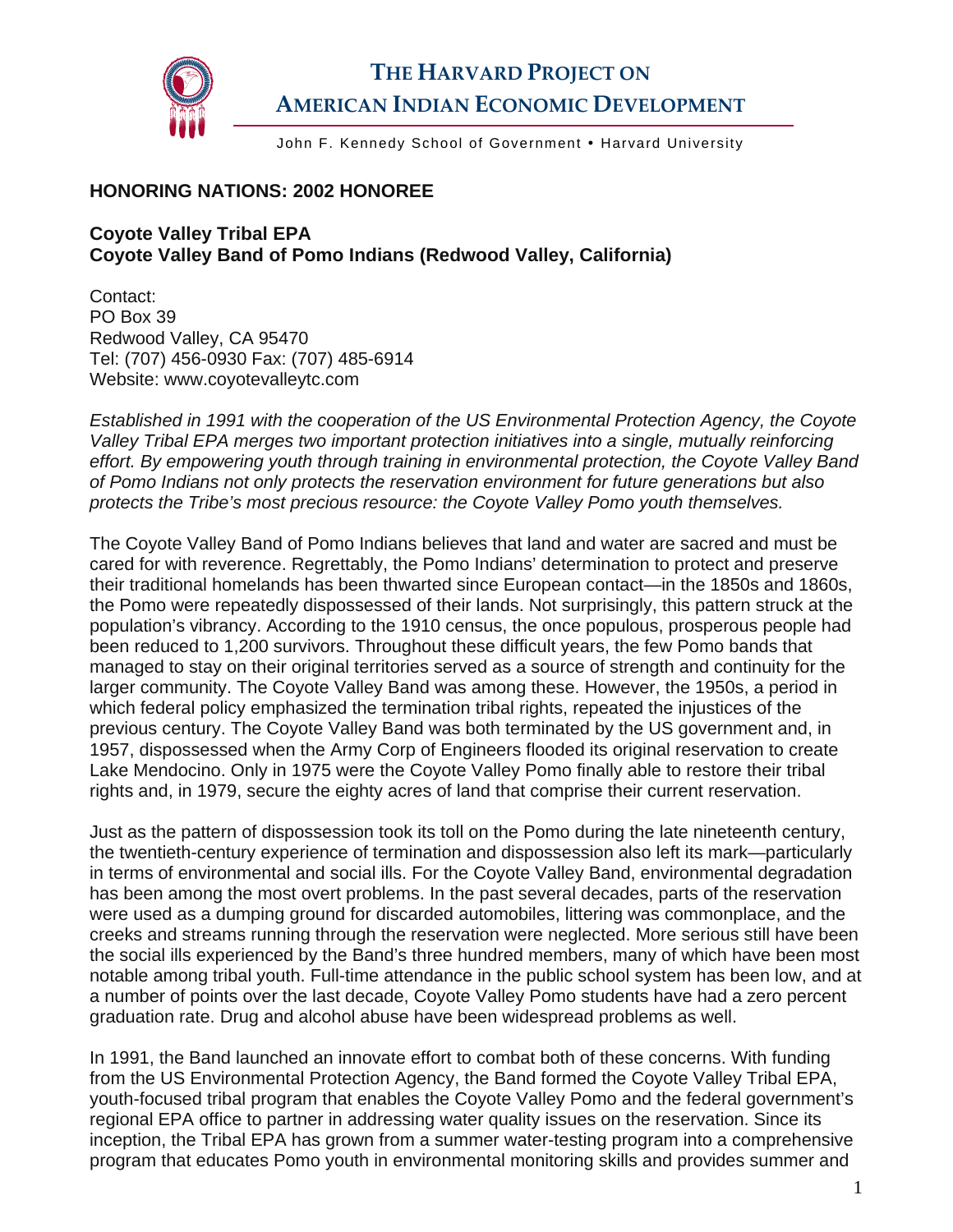after-school jobs for up to fifteen youth a year. Critically, the Tribal EPA is a means by which the Band can address youth problems directly by offering and encouraging productive activities. The Tribal EPA expects its youth employees and participants to attend school. It expects them to attend to their responsibilities on time, sober, and ready to learn. And, it teaches them to look beyond themselves by addressing the environmental ills of the reservation. Youth who participate in the program gain both character education and practical science skills, as they become versed in recycling systems, water quality monitoring, erosion control, revegetation efforts, riverine habitat assessment, and air quality assessment.

Having first assumed responsibility for themselves, the Tribal EPA youth have in turn assumed responsibility for the reservation environment. Today, most discarded automobiles have been removed. The Tribal EPA's robust recycling program has positively changed community behavior, and the students are leading a successful effort to reduce littering on the reservation. In addition to participating in these efforts, the Tribal EPA youth monitor and maintain a stretch of Forsythe Creek that runs through the heart of the reservation. They concern themselves not only with water quality, but also with the preservation and protection of the surrounding banks. In addition, the Tribal EPA has produced four educational slide shows to promote local environmental protection titled "Recycle or Else," "The Wide, Wild, Wonderful World of Water and Waste," "The Gathering Garden," and "Lost Waters: The Restoration of Forsythe Creek."

Indeed, Tribal EPA youth are playing a crucial role in facilitating environmental improvement of reservation lands and waters. Significantly, new and productive government-to-government partnerships have made much of this work possible. The Coyote Valley Tribal EPA was founded through a Clean Water Act Grant from the US EPA in 1991. In 1998, it was awarded a General Assistance Program Grant from the Bureau of Indian Affair (BIA), in 2000, it received a BIA Water Studies grant award, and in 2002, it was awarded a Nonpoint Source Pollution Grant from the US EPA to implement stream restoration work on both Forsythe Creek and the Russian River. In addition to the US EPA and BIA, the Tribal EPA has worked with the Mendocino County Water Agency, the State Regional Water Quality Board, the California Department of Fish and Game, and the US Department of Agriculture's Soils and Water Conservation Service. The Band's intention to develop a Fisheries Management Plan has resulted in an additional partnership with the National Marine Fisheries Service.

The broader benefits of these partnerships mean that the impact of the Coyote Valley Tribal EPA extends well beyond its success in reversing serious environmental degradation on the reservation: The Tribal EPA has contributed to the strength of the Band as a whole. Partnerships have made it possible for Coyote Valley to initiate and operate the Tribal EPA – itself an expression of sovereignty that underscores the Band's commitment to self-governance. Additional government-strengthening benefits include enhanced interactions between the tribal government and other governments, expanded jurisdiction, and increased respect on behalf of state and federal agencies for the Band and its traditions. Moreover, Tribal EPA partnerships have resulted in the Band's involvement in environmental initiatives outside of the reservation's boundaries. For example, staff of the Tribal EPA sit on the executive committee of the Forsythe Creek Watershed Assessment, which brings together all stakeholders in watershed work; and in the near future, the Tribal EPA will participate in the Russian River Calibration Study. Additionally, tribal elders, Tribal Council members, Tribal EPA staff, and volunteer tribal youth have met twice with state and federal agency representatives to negotiate Band citizens' right to continue the traditional gathering and ceremonial use of fish that are listed as threatened or endangered by the US Fish and Wildlife Service.

Besides strengthening the Coyote Valley Band's government, these productive interactions endow Tribal EPA youth with respect for their government, increased confidence in their own abilities to act as citizens of a sovereign Indian nation, and a greater sense of empowerment through exposure to and mastery of challenging topics. This may be the Tribal EPA's greatest